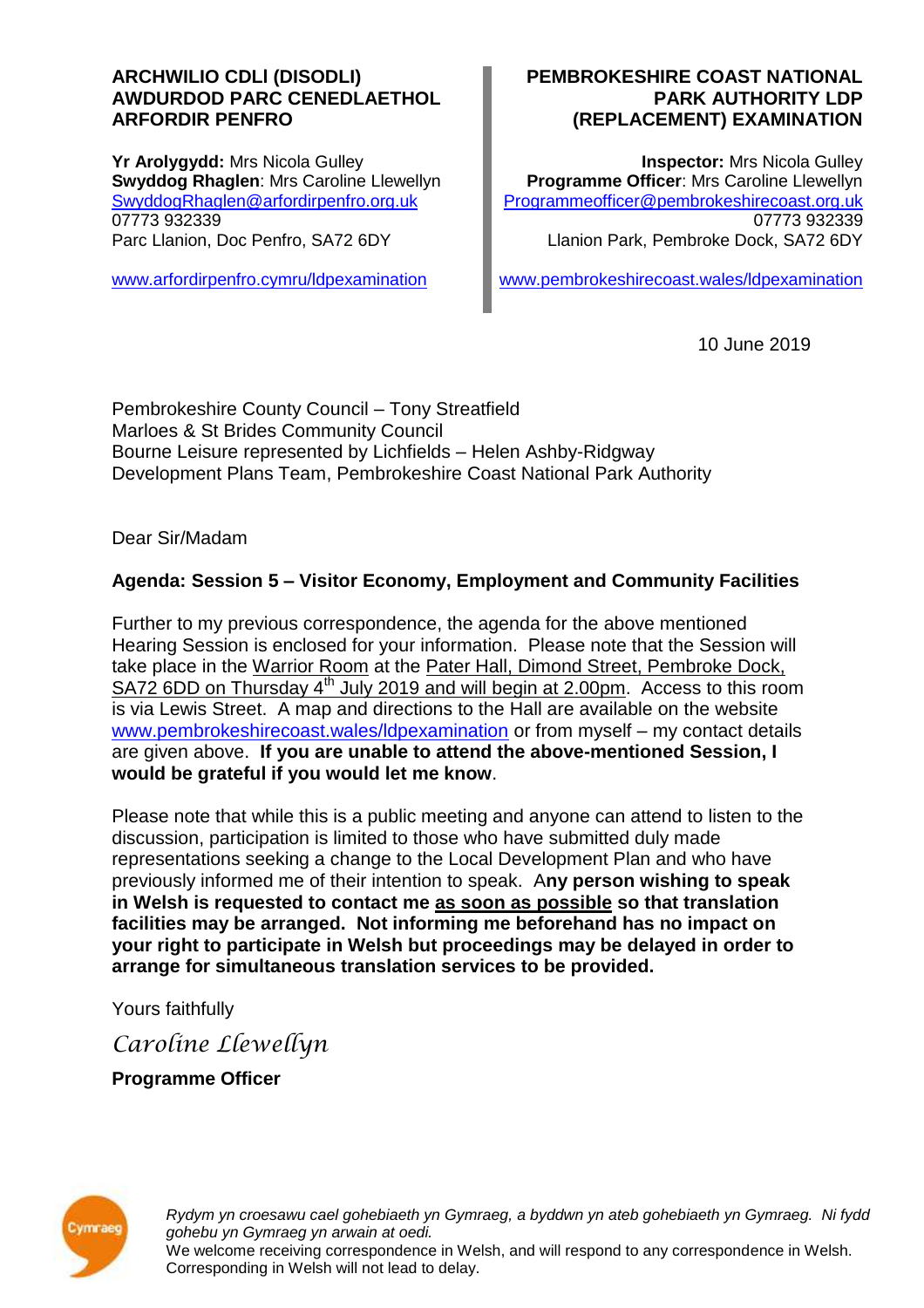#### **Agenda: Session 5 – Visitor Economy, Employment and Community Facilities Thursday 4 July 2019 at 2.00pm Warrior Room, Pater Hall, Pembroke Dock**

*Key Issue: Are the Plan's requirements for visitor economy, employment, community facilities, retail and sustainable transport supported by robust and credible evidence and consistent with national policy?* 

## **1. Introduction**

## **2. Procedural Matters**

## **3. Questions**

#### *Economy*

*1. What is the Plan's overarching strategy for the economy of the National Park, and is it supported by robust evidence?*

#### *Visitor Economy*

2. Does the Plan, through Policy 39 provide an appropriate framework for the consideration of proposals for new or enhanced tourism accommodation, facilities and attractions?

3. Does Policy 40 provide an appropriate framework to manage the alternative uses for all existing tourism development?

4. Why do Policies 39(d) and 41 seek to prevent the construction of new selfcatering accommodation on greenfield sites, and is this approach supported by robust evidence?

5. Are the requirements of Policies 42 and 43 clear and consistent with national policy?

## *Employment*

6. Is the Plan's employment strategy founded on a robust evidence base and is it consistent with national Policy?

- a) What are the key drivers for change in National Park's employment market? and how has the Plan addressed these considerations?
- b) Should the Plan allocate land for employment related development?
- c) Does the Plan provide a clear framework for the development of rural enterprises?

7. Does the Plan provide sufficient protection for existing employment land and property?

a) Does the evidence base contain a robust quantitative and qualitative analysis of the existing employment land and property?